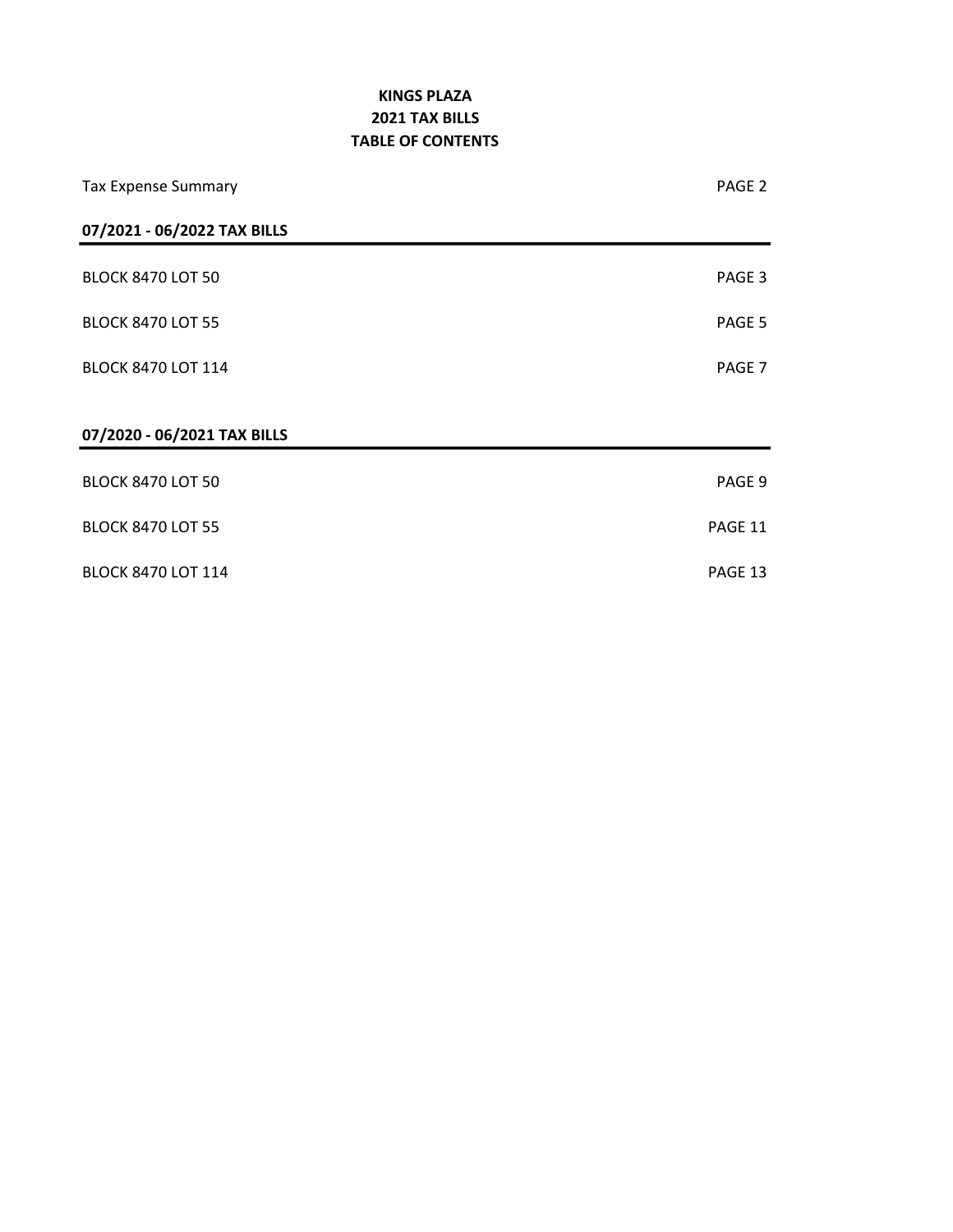## KINGS PLAZA (3091) 2021 Adjustment Billing TAX EXPENSE SUMMARY

|              |                 |                           | 2021/2022         |                            |                 |                    |                    |
|--------------|-----------------|---------------------------|-------------------|----------------------------|-----------------|--------------------|--------------------|
|              |                 | 2021/2022                 | Ports & Terminals | 2021/2022                  | 2021/2022       | 2021/2022          | 50%                |
| <b>Block</b> | Lot             | <b>Actual Asssessment</b> | Exemption         | <b>Billable Assessment</b> | Tax Rate        | <b>Tax Expense</b> | <b>Tax Expense</b> |
| 08470        | 0050            | 17,568,450                | (2,964,600)       | 14,603,850                 | 10.7550%        | 1,570,644          | 785,322            |
| 08470        | 0055            | 133,541,550               |                   | 133,541,550                | 10.7550%        | 14,362,394         | 7,181,197          |
| 08470        | 0114            | 8,285,400                 |                   | 8,285,400                  | 10.7550%        | 891,095            | 445,547            |
|              | Total 2021/2022 |                           |                   |                            |                 | 16,824,133         | 8,412,066          |
|              |                 |                           |                   |                            |                 |                    |                    |
|              |                 |                           | 2020/2021         |                            |                 |                    |                    |
|              |                 | 2020/2021                 | Ports & Terminals | 2020/2021                  | 2020/2021       | 2020/2021          | 50%                |
| <b>Block</b> | Lot             | <b>Actual Asssessment</b> | Exemption         | <b>Billable Assessment</b> | <b>Tax Rate</b> | <b>Tax Expense</b> | <b>Tax Expense</b> |
| 08470        | 0050            | 17,534,180                | (2,964,600)       | 14,569,580                 | 10.6940%        | 1,558,071          | 779,035            |
| 08470        | 0055            | 165,408,421               |                   | 165,408,421                | 10.6940%        | 17,688,777         | 8,844,388          |
| 08470        | 0114            | 9,896,940                 |                   | 9,896,940                  | 10.6940%        | 1,058,379          | 529,189            |
|              | Total 2020/2021 |                           |                   |                            |                 | 20,305,226         | 10,152,613         |

| <b>Tax Consulting Fees</b> | 1,050      |
|----------------------------|------------|
| Total 2021 Tax Expense     | 18,565,729 |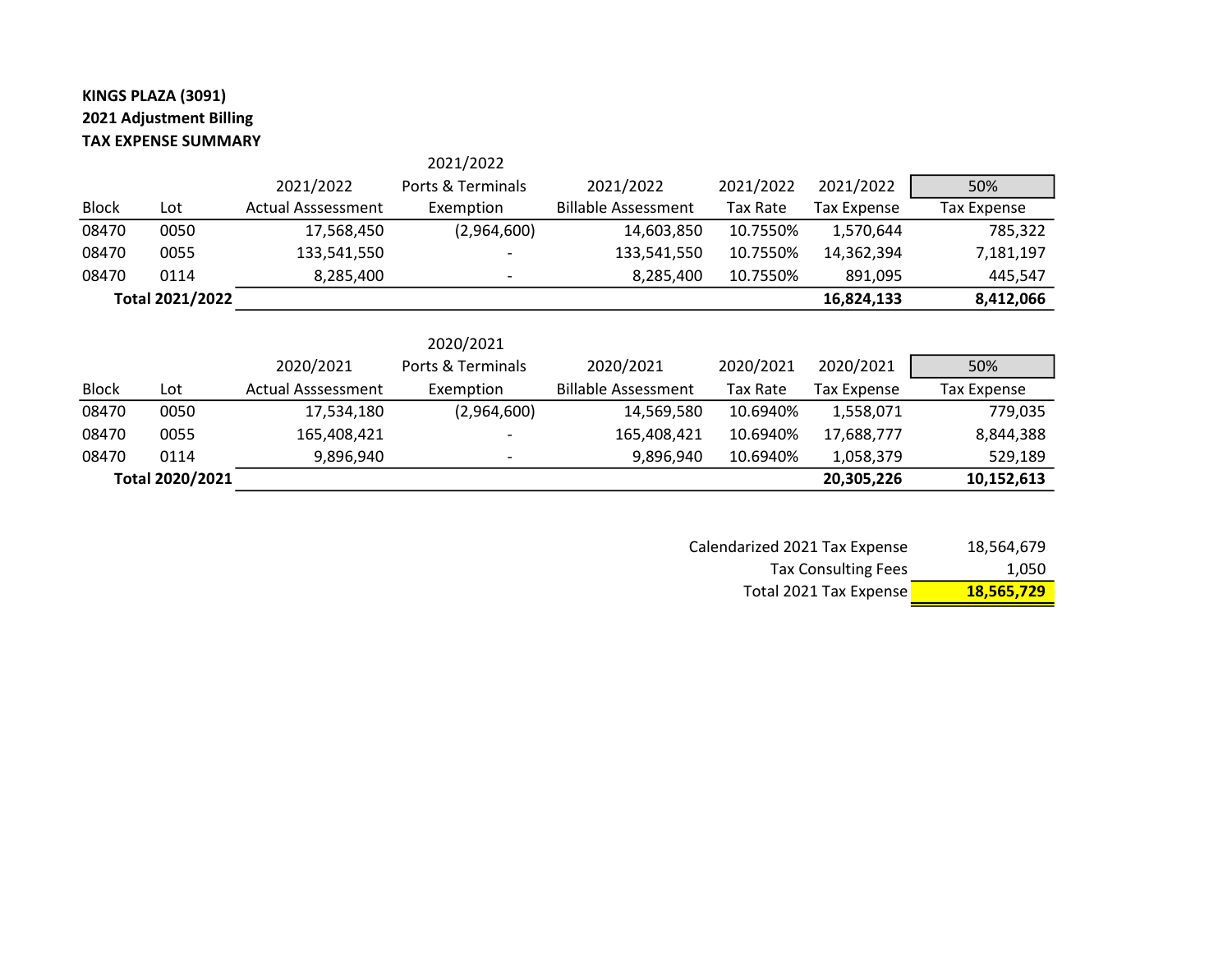

Activity through November 20, 2021

**Owner name:** ALEXANDER'S INC **Property address:** 5102 AVENUE U. **Borough, block & lot:** BROOKLYN (3), 08470, 0050

#### **Mailing address:**

ALEXANDER'S INC. P.O. BOX 847 CARLSBAD CA 92018-0847

Outstanding Charges \$0.00

New Charges \$789,776.05

**Amount Due \$789,776.05**

*Please pay by January 3, 2022* 





**PLEASE INCLUDE THIS COUPON IF YOU PAY BY MAIL OR IN PERSON 3-08470-0050** 

**Total amount due by January 3, 2022** \$789,776.05

**Amount enclosed:**



#913375421112001#

**ALEXANDER'S INC. P.O. BOX 847 CARLSBAD CA 92018-0847**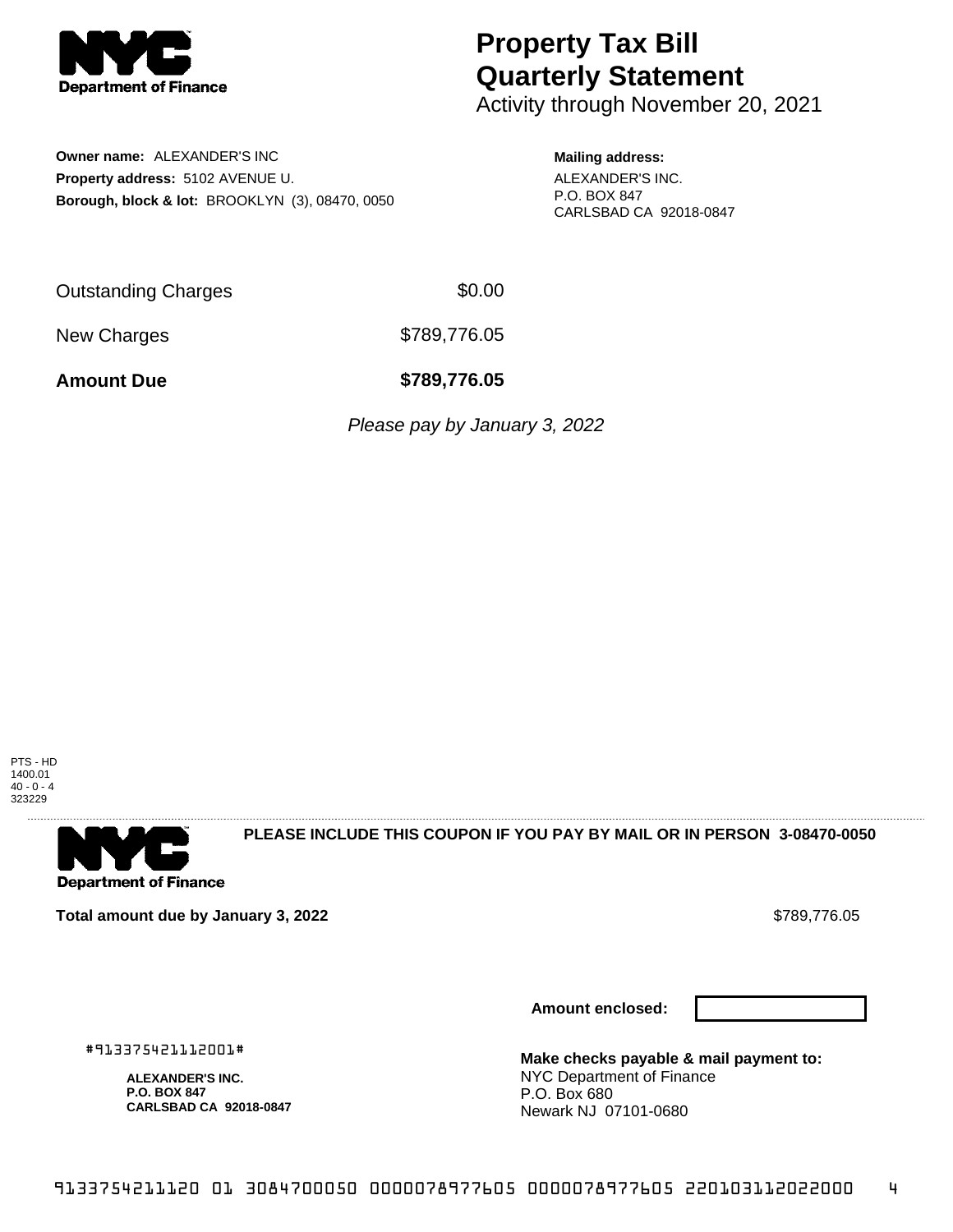

| <b>Billing Summary</b>                                                     | <b>Activity Date Due Date</b> |                         | Amount         |
|----------------------------------------------------------------------------|-------------------------------|-------------------------|----------------|
| Outstanding charges including interest and payments                        |                               |                         | \$0.00         |
| <b>Finance-Property Tax</b>                                                |                               | 01/01/2022              | \$780,867.86   |
| Debit Adjustment                                                           | 01/01/2022                    |                         | \$8,908.36     |
| Payment                                                                    | 09/04/2021                    |                         | $$-0.17$       |
| <b>Total amount due</b>                                                    |                               |                         | \$789,776.05   |
| <b>Overpayments/Credits</b>                                                | <b>Activity Date</b>          | <b>Due Date</b>         | Amount         |
| <b>Credit Balance</b>                                                      |                               | 10/01/2021              | $$-0.17$       |
| <b>Credit Applied</b>                                                      | 09/04/2021                    |                         | \$0.17         |
|                                                                            |                               | Total credit applied    | \$0.17         |
| Total overpayments/credits remaining on account                            |                               |                         | \$0.00         |
| How We Calculated Your Property Tax For July 1, 2021 Through June 30, 2022 |                               |                         |                |
|                                                                            |                               | Overall                 |                |
| Tax class 4 - Commercial Or Industrial                                     |                               | <b>Tax Rate</b>         |                |
| Original tax rate billed                                                   |                               | 10.6940%                |                |
| New Tax rate                                                               |                               | 10.7550%                |                |
| Estimated Market Value \$39,041,000                                        |                               |                         |                |
|                                                                            |                               |                         | <b>Taxes</b>   |
| <b>Billable Assessed Value</b>                                             |                               | \$17,568,450            |                |
| <b>Dept Small Bus Svcs</b>                                                 |                               | $-2,964,600.00$         |                |
| <b>Taxable Value</b>                                                       |                               | \$14,603,850 x 10.7550% |                |
| <b>Tax Before Abatements and STAR</b>                                      |                               | \$1,570,644.08          | \$1,570,644.08 |
| Annual property tax                                                        |                               |                         | \$1,570,644.08 |
| Original property tax billed in June 2021                                  |                               |                         | \$1,561,735.72 |
| Change In Property Tax Bill Based On New Tax Rate                          |                               |                         | \$8,908.36     |

Please note that property tax bills due in July and October of 2021 are calculated using the 2021 tax rates. Property tax bills due in January and April of 2022 will be calculated using the 2022 tax rates.

### **Home banking payment instructions:**

- 1. **Log** into your bank or online bill pay website.
- 2. **Add** the new payee: NYC DOF Property Tax. Enter your account number, which is your boro, block and lot, as it appears here: 3-08470-0050 . You may also need to enter the address for the Department of Finance. The address is P.O. Box 680, Newark NJ 07101-0680.
- 3. **Schedule** your online payment using your checking or savings account.

### **Did Your Mailing Address Change?**

If so, please visit us at **nyc.gov/changemailingaddress** or call **311.**

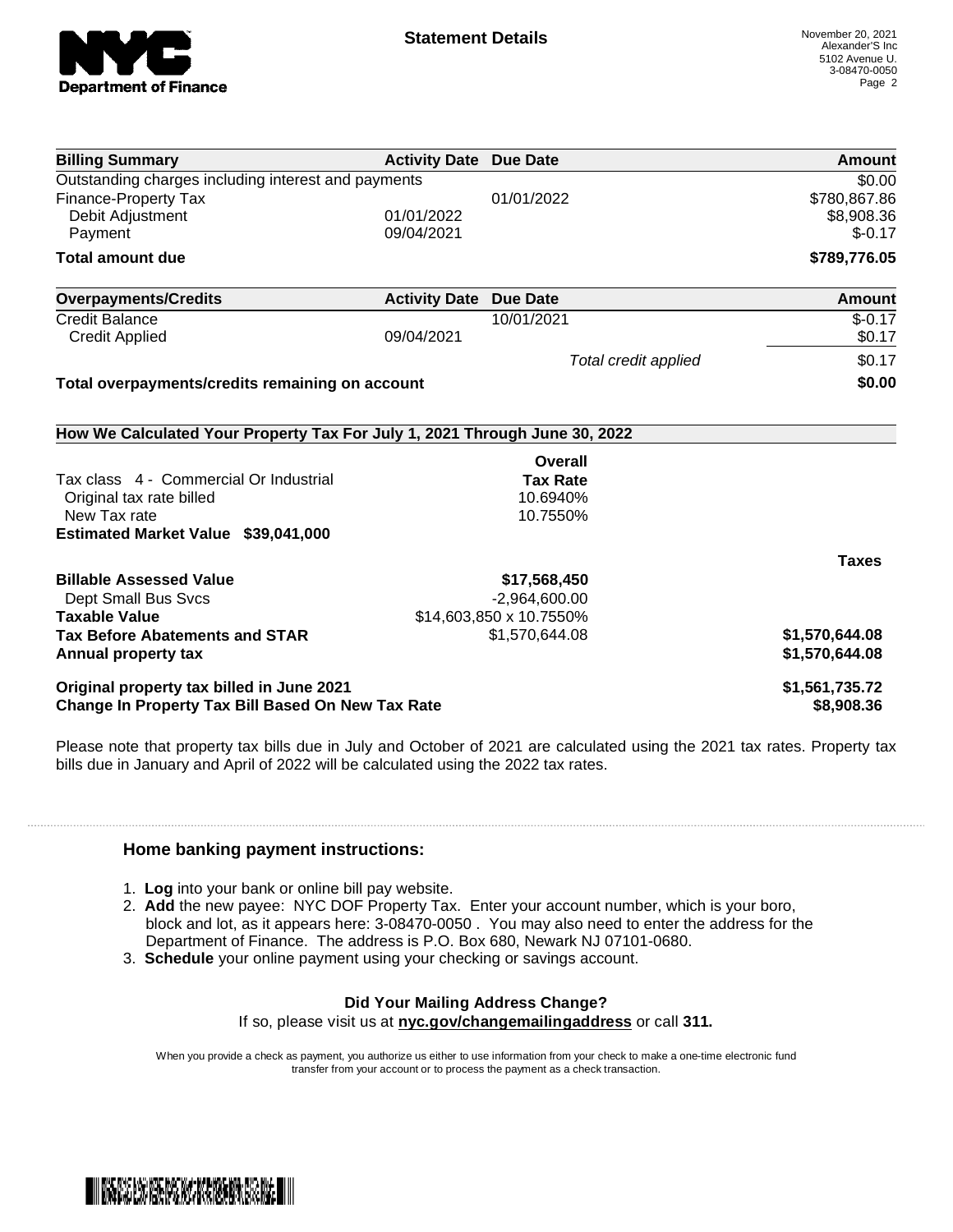

Activity through November 20, 2021

**Owner name:** MACY'S MALL REAL ESTATE, LLC **Property address:** 5120 AVENUE U **Borough, block & lot:** BROOKLYN (3), 08470, 0055

**Mailing address:** MACY'S MALL REAL ESTATE, LLC 7 W. 7TH ST. CINCINNATI OH 45202-2424

Outstanding Charges \$0.00

New Charges \$7,221,927.04

**Amount Due \$7,221,927.04**

*Please pay by January 3, 2022* 

PTS - HD 1400.01  $40 - 0 - 4$ 323231



**PLEASE INCLUDE THIS COUPON IF YOU PAY BY MAIL OR IN PERSON 3-08470-0055** 

**Total amount due by January 3, 2022 \$7,221,927.04** \$7,221,927.04

**Amount enclosed:**



#913375521112001#

**MACY'S MALL REAL ESTATE, LLC 7 W. 7TH ST. CINCINNATI OH 45202-2424**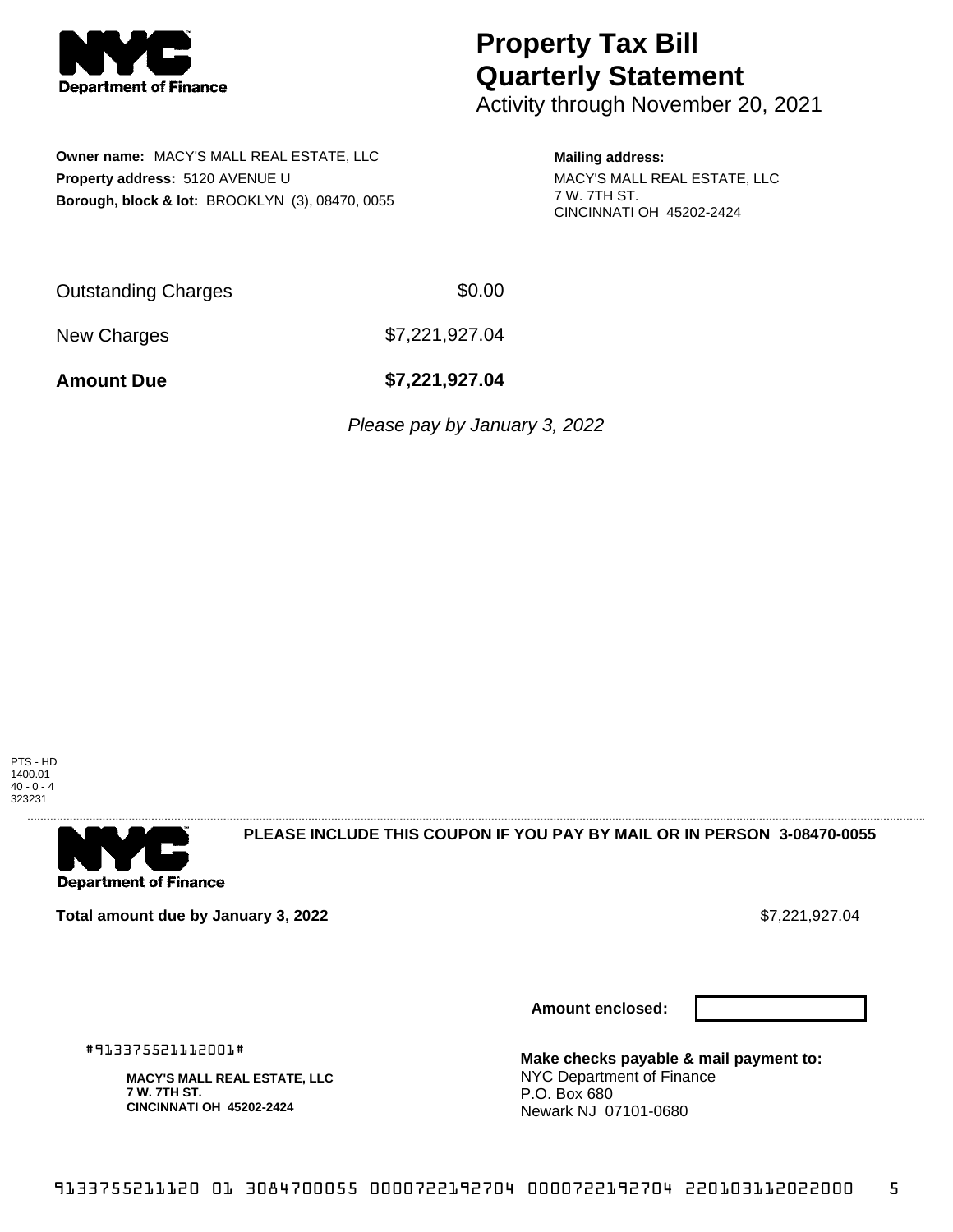

| <b>Billing Summary</b>                                                     | <b>Activity Date Due Date</b> | Amount          |
|----------------------------------------------------------------------------|-------------------------------|-----------------|
| Outstanding charges including interest and payments                        |                               | \$0.00          |
| Finance-Property Tax                                                       | 01/01/2022                    | \$7,140,466.68  |
| Debit Adjustment                                                           | 01/01/2022                    | \$81,460.36     |
| Total amount due                                                           |                               | \$7,221,927.04  |
| How We Calculated Your Property Tax For July 1, 2021 Through June 30, 2022 |                               |                 |
|                                                                            | Overall                       |                 |
| Tax class 4 - Commercial Or Industrial                                     | <b>Tax Rate</b>               |                 |
| Original tax rate billed                                                   | 10.6940%                      |                 |
| New Tax rate                                                               | 10.7550%                      |                 |
| Estimated Market Value \$296,759,000                                       |                               |                 |
|                                                                            |                               | <b>Taxes</b>    |
| <b>Billable Assessed Value</b>                                             | \$133,541,550                 |                 |
| <b>Taxable Value</b>                                                       | \$133,541,550 x 10.7550%      |                 |
| <b>Tax Before Abatements and STAR</b>                                      | \$14,362,393.72               | \$14,362,393.72 |
| Annual property tax                                                        |                               | \$14,362,393.72 |
| Original property tax billed in June 2021                                  |                               | \$14,280,933.36 |
| Change In Property Tax Bill Based On New Tax Rate                          |                               | \$81,460.36     |

Please note that property tax bills due in July and October of 2021 are calculated using the 2021 tax rates. Property tax bills due in January and April of 2022 will be calculated using the 2022 tax rates.

Please pay your bill on time and in full to avoid being charged interest. For information about the interest rate charged on late payments, visit nyc.gov/latepropertypayments.

Please call 311 to speak to a representative to make a property tax payment by telephone.

**Register to receive your property tax payment receipts by email!** Visit nyc.gov/contactdof to sign up.

### **Home banking payment instructions:**

- 1. **Log** into your bank or online bill pay website.
- 2. **Add** the new payee: NYC DOF Property Tax. Enter your account number, which is your boro, block and lot, as it appears here: 3-08470-0055 . You may also need to enter the address for the Department of Finance. The address is P.O. Box 680, Newark NJ 07101-0680.
- 3. **Schedule** your online payment using your checking or savings account.

## **Did Your Mailing Address Change?**

If so, please visit us at **nyc.gov/changemailingaddress** or call **311.**

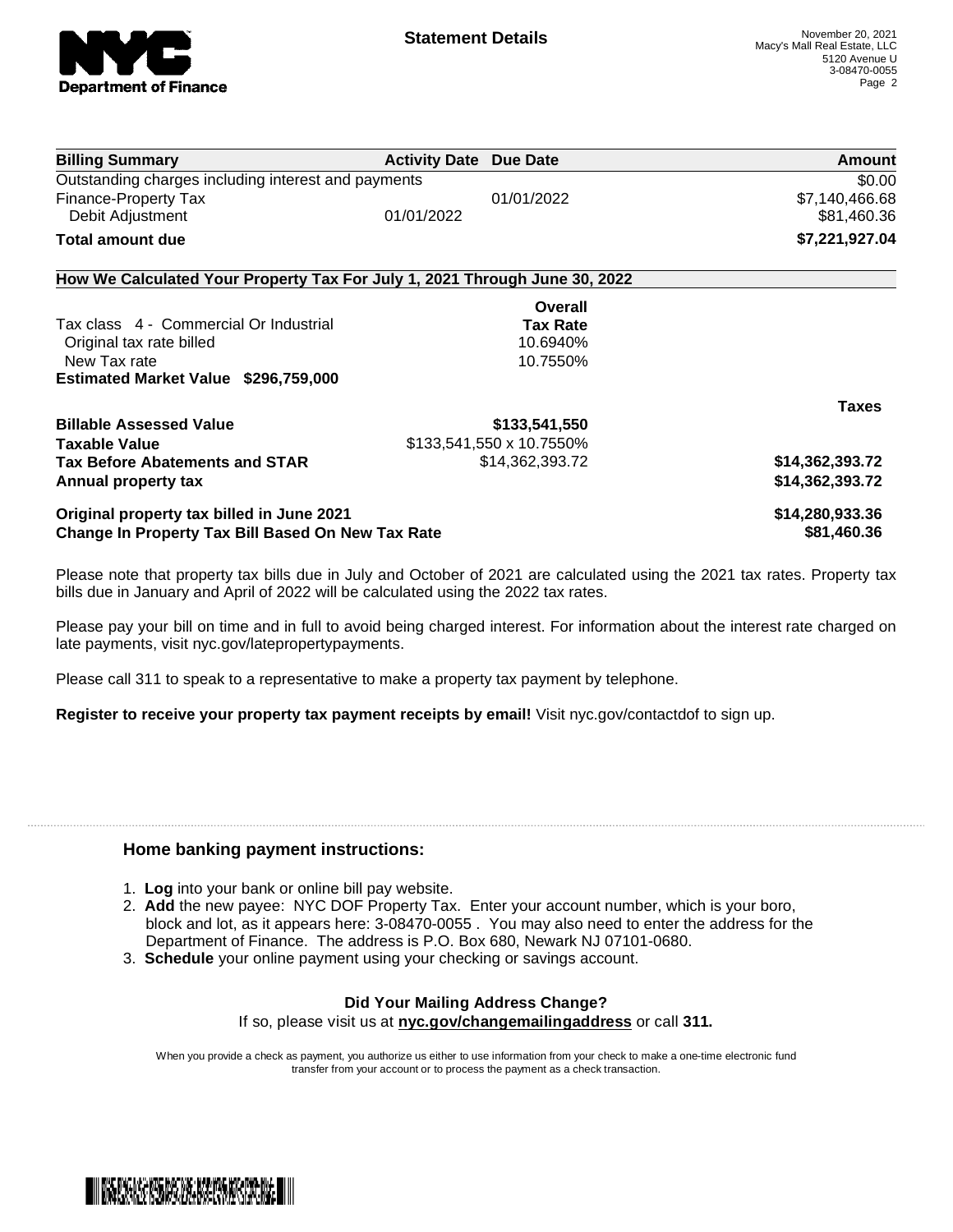

Activity through November 20, 2021

**Owner name:** BROOKLYN KINGS PLAZA LLC **Property address:** 5602 AVENUE U. **Borough, block & lot:** BROOKLYN (3), 08470, 0114 **Mailing address:** BROOKLYN KINGS PLAZA LLC P.O. BOX 847 CARLSBAD CA 92018-0847

Outstanding Charges \$0.00

New Charges \$268,523.44

**Amount Due \$268,523.44**

*Please pay by January 3, 2022* 



**Department of Finance** 

**PLEASE INCLUDE THIS COUPON IF YOU PAY BY MAIL OR IN PERSON 3-08470-0114** 

**Total amount due by January 3, 2022 \$268,523.44** \$268,523.44

**Amount enclosed:**



#913375721112001#

**BROOKLYN KINGS PLAZA LLC P.O. BOX 847 CARLSBAD CA 92018-0847**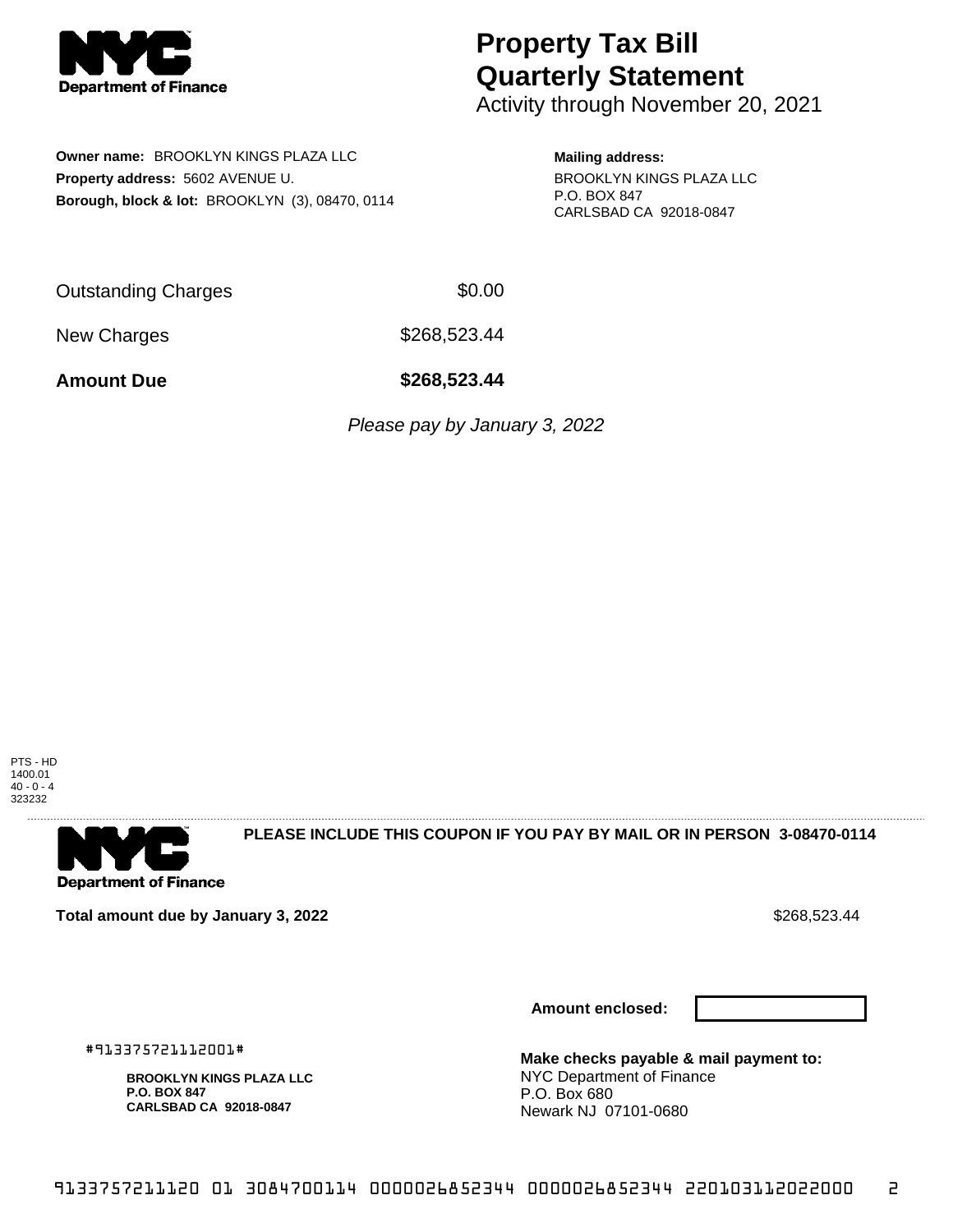

| <b>Billing Summary</b>                                                     | <b>Activity Date Due Date</b> |                        | Amount       |
|----------------------------------------------------------------------------|-------------------------------|------------------------|--------------|
| Outstanding charges including interest and payments                        | \$0.00                        |                        |              |
| Finance-Property Tax                                                       |                               | 01/01/2022             | \$265,494.60 |
| Debit Adjustment                                                           | 01/01/2022                    |                        | \$3,028.84   |
| Total amount due                                                           |                               |                        | \$268,523.44 |
| How We Calculated Your Property Tax For July 1, 2021 Through June 30, 2022 |                               |                        |              |
|                                                                            |                               | Overall                |              |
| Tax class 4 - Commercial Or Industrial                                     |                               | <b>Tax Rate</b>        |              |
| Original tax rate billed                                                   |                               | 10.6940%               |              |
| New Tax rate                                                               |                               | 10.7550%               |              |
| <b>Estimated Market Value \$18,412,000</b>                                 |                               |                        |              |
|                                                                            |                               |                        | <b>Taxes</b> |
| <b>Billable Assessed Value</b>                                             |                               | \$8,285,400            |              |
| ICIP Reg. Commi Ex                                                         |                               | $-3,320,100.00$        |              |
| <b>Taxable Value</b>                                                       |                               | \$4,965,300 x 10.7550% |              |
| <b>Tax Before Abatements and STAR</b>                                      |                               | \$534,018.04           | \$534,018.04 |
| Annual property tax                                                        |                               |                        | \$534,018.04 |
| Original property tax billed in June 2021                                  |                               |                        | \$530,989.20 |
| <b>Change In Property Tax Bill Based On New Tax Rate</b>                   |                               |                        | \$3,028.84   |

Please note that property tax bills due in July and October of 2021 are calculated using the 2021 tax rates. Property tax bills due in January and April of 2022 will be calculated using the 2022 tax rates.

Please pay your bill on time and in full to avoid being charged interest. For information about the interest rate charged on late payments, visit nyc.gov/latepropertypayments.

Please call 311 to speak to a representative to make a property tax payment by telephone.

**Register to receive your property tax payment receipts by email!** Visit nyc.gov/contactdof to sign up.

#### **Home banking payment instructions:**

- 1. **Log** into your bank or online bill pay website.
- 2. **Add** the new payee: NYC DOF Property Tax. Enter your account number, which is your boro, block and lot, as it appears here: 3-08470-0114 . You may also need to enter the address for the Department of Finance. The address is P.O. Box 680, Newark NJ 07101-0680.
- 3. **Schedule** your online payment using your checking or savings account.

### **Did Your Mailing Address Change?**

If so, please visit us at **nyc.gov/changemailingaddress** or call **311.**

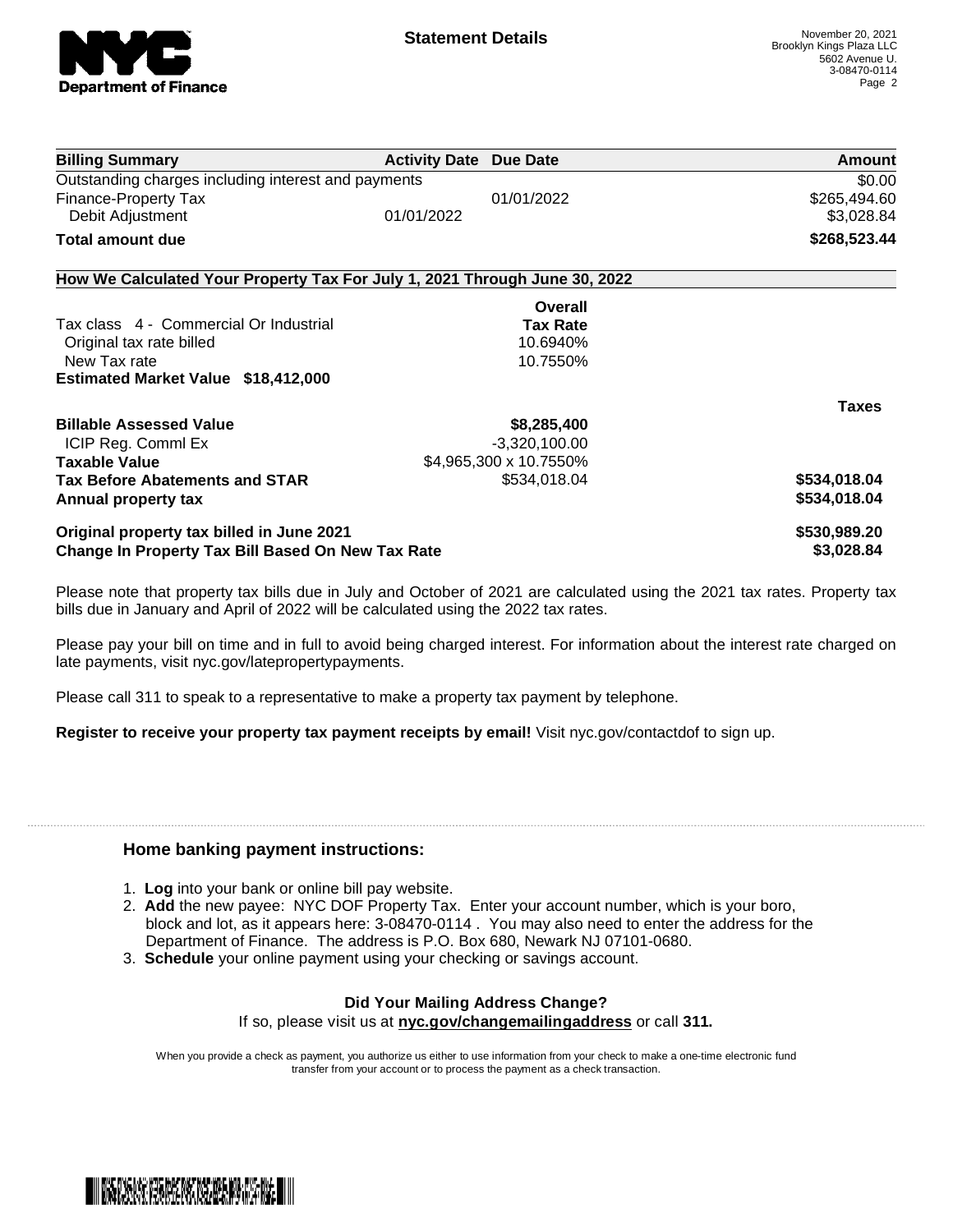

Activity through November 21, 2020

**Owner name:** ALEXANDER'S INC **Property address:** 5102 AVENUE U. **Borough, block & lot:** BROOKLYN (3), 08470, 0050 **Mailing address:**

ALEXANDER'S INC. P.O. BOX 847 CARLSBAD CA 92018-0847

Outstanding Charges \$3,325.39

New Charges \$790,472.60

**Amount Due \$793,797.99**

Please pay by January 4, 2021

PTS - HD 1400.01  $40 - 0 - 4$ 323493



**PLEASE INCLUDE THIS COUPON IF YOU PAY BY MAIL OR IN PERSON 3-08470-0050** 

**Total amount due by January 4, 2021 \$793,797.99** \$793,797.99

**Amount enclosed:**

#913158720112101#

**ALEXANDER'S INC. P.O. BOX 847 CARLSBAD CA 92018-0847**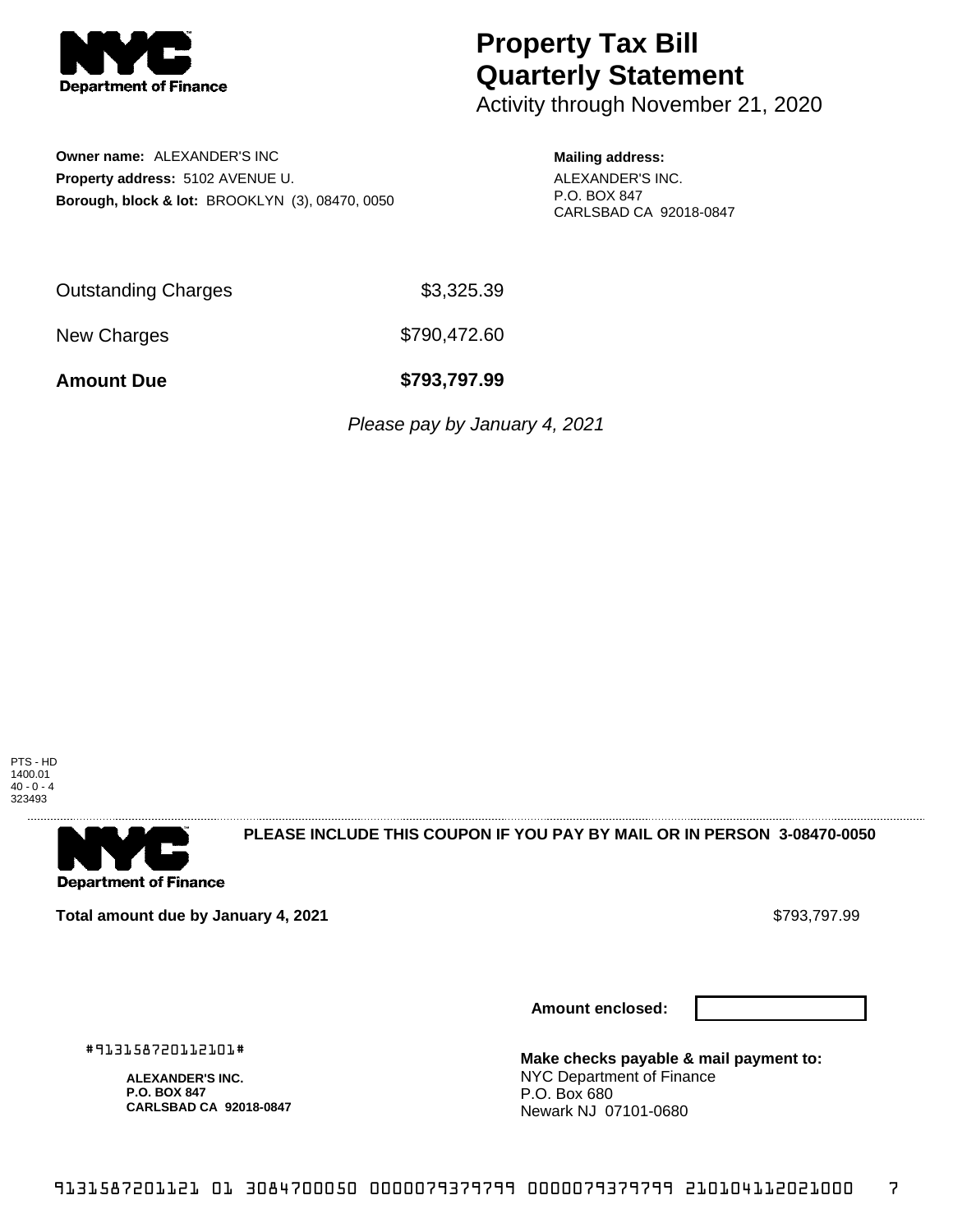

| <b>Billing Summary</b>                                                     | <b>Activity Date Due Date</b>                     |                         | Amount         |
|----------------------------------------------------------------------------|---------------------------------------------------|-------------------------|----------------|
| Outstanding charges including interest and payments                        |                                                   |                         | \$3,325.39     |
| Finance-Property Tax                                                       |                                                   | 01/01/2021              | \$767,598.32   |
| <b>Adopted Tax Rate</b>                                                    |                                                   |                         | \$22,874.28    |
| <b>Total amount due</b>                                                    |                                                   |                         | \$793,797.99   |
| How We Calculated Your Property Tax For July 1, 2020 Through June 30, 2021 |                                                   |                         |                |
|                                                                            |                                                   | Overall                 |                |
| Tax class 4 - Commercial Or Industrial                                     |                                                   | <b>Tax Rate</b>         |                |
| Original tax rate billed                                                   |                                                   | 10.5370%                |                |
| New Tax rate                                                               |                                                   | 10.6940%                |                |
| Estimated Market Value \$48,082,000                                        |                                                   |                         |                |
|                                                                            |                                                   |                         | <b>Taxes</b>   |
| <b>Billable Assessed Value</b>                                             |                                                   | \$17,534,180            |                |
| Parks Dept NYC                                                             |                                                   | $-2,964,600.00$         |                |
| <b>Taxable Value</b>                                                       |                                                   | \$14,569,580 x 10.6940% |                |
| <b>Tax Before Abatements and STAR</b>                                      |                                                   | \$1,558,070.92          | \$1,558,070.92 |
| Annual property tax                                                        |                                                   |                         | \$1,558,070.92 |
| Original property tax billed in June 2020                                  |                                                   |                         | \$1,535,196.64 |
|                                                                            | Change In Property Tax Bill Based On New Tax Rate |                         |                |
|                                                                            |                                                   |                         |                |

Please call 311 to speak to a representative to make a property tax payment by telephone.

For information about the interest rate charged on late payments, visit nyc.gov/taxbill.

If you own income-producing property, you must file a Real Property Income and Expense (RPIE) statement or a claim of exclusion unless you are exempt by law. You must also file information about any ground or second floor storefront units on the premises, even if you are exempt from filing an RPIE statement. RPIE filers whose properties have an actual assessed value of \$750,000 or greater will be required to file rent roll information. The deadline to file is **June 1, 2021**. Failure to file will result in penalties and interest, which will become a lien on your property if they go unpaid. Visit [www.nyc.gov/rpie](https://gcc01.safelinks.protection.outlook.com/?url=http%3A%2F%2Fwww.nyc.gov%2Frpie&data=04%7C01%7CNopperB%40finance.nyc.gov%7Cb5441c0febda4654c59308d871e42e3d%7C32f56fc75f814e22a95b15da66513bef%7C0%7C0%7C637384572119592751%7CUnknown%7CTWFpbGZsb3d8eyJWIjoiMC4wLjAwMDAiLCJQIjoiV2luMzIiLCJBTiI6Ik1haWwiLCJXVCI6Mn0%3D%7C1000&sdata=5r9tfjT5xGtYBarIoWvpryLYlBW%2BnkEP80XChdlWHLU%3D&reserved=0) for more information.

### **Home banking payment instructions:**

- 1. **Log** into your bank or online bill pay website.
- 2. **Add** the new payee: NYC DOF Property Tax. Enter your account number, which is your boro, block and lot, as it appears here: 3-08470-0050 . You may also need to enter the address for the Department of Finance. The address is P.O. Box 680, Newark NJ 07101-0680.
- 3. **Schedule** your online payment using your checking or savings account.

### **Did Your Mailing Address Change?** If so, please visit us at **nyc.gov/changemailingaddress** or call **311.**

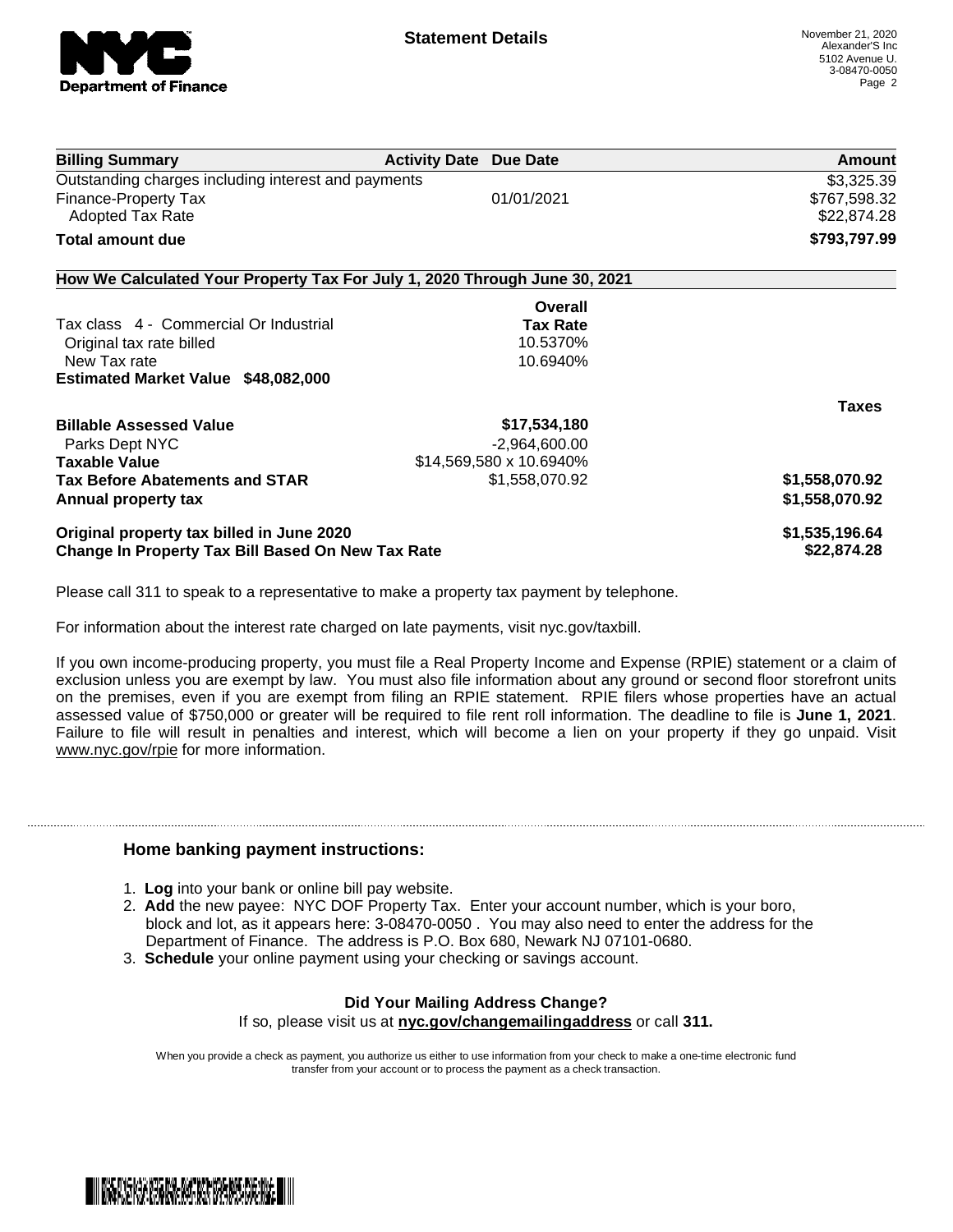

Activity through November 21, 2020

**Owner name:** MACY'S MALL REAL ESTATE, LLC **Property address:** 5120 AVENUE U **Borough, block & lot:** BROOKLYN (3), 08470, 0055

**Mailing address:** MACY'S MALL REAL ESTATE, LLC 7 W. 7TH ST. CINCINNATI OH 45202-2424

Outstanding Charges **\$22.70** 

New Charges \$8,974,233.90

**Amount Due \$8,974,256.60**

Please pay by January 4, 2021

PTS - HD 1400.01  $40 - 0 - 4$ 323495



**PLEASE INCLUDE THIS COUPON IF YOU PAY BY MAIL OR IN PERSON 3-08470-0055** 

**Total amount due by January 4, 2021 \$8,974,256.60** \$8,974,256.60

**Amount enclosed:**



#913158820112101#

**MACY'S MALL REAL ESTATE, LLC 7 W. 7TH ST. CINCINNATI OH 45202-2424**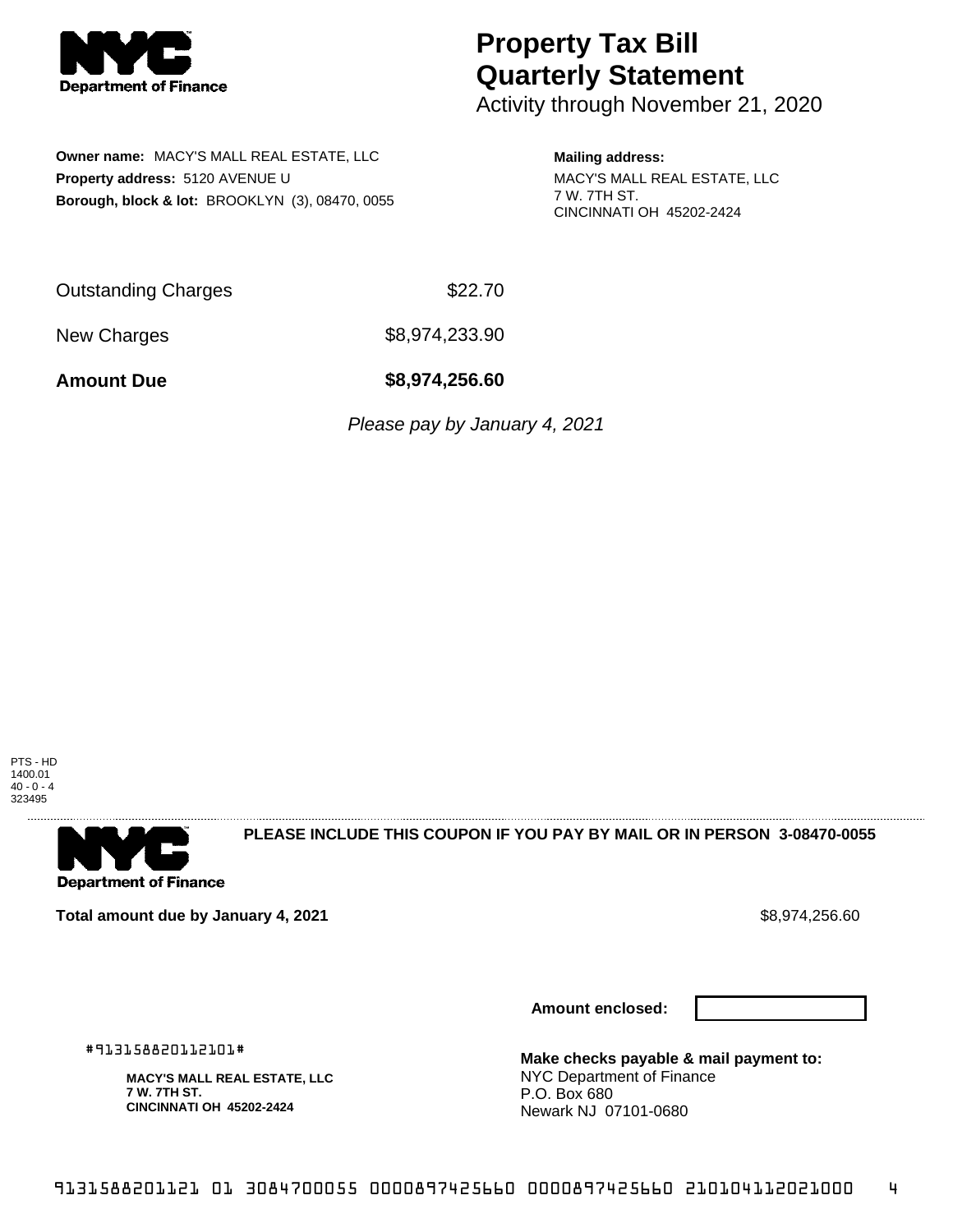

| <b>Billing Summary</b>                                                     | <b>Activity Date Due Date</b> |                          | Amount                         |
|----------------------------------------------------------------------------|-------------------------------|--------------------------|--------------------------------|
| Outstanding charges including interest and payments                        |                               |                          | \$22.70                        |
| Finance-Property Tax<br><b>Adopted Tax Rate</b>                            |                               | 01/01/2021               | \$8,714,542.66<br>\$259,691.24 |
| Total amount due                                                           |                               |                          | \$8,974,256.60                 |
| How We Calculated Your Property Tax For July 1, 2020 Through June 30, 2021 |                               |                          |                                |
|                                                                            |                               | Overall                  |                                |
| Tax class 4 - Commercial Or Industrial                                     |                               | <b>Tax Rate</b>          |                                |
| Original tax rate billed                                                   |                               | 10.5370%                 |                                |
| New Tax rate                                                               |                               | 10.6940%                 |                                |
| Estimated Market Value \$368,712,000                                       |                               |                          |                                |
|                                                                            |                               |                          | <b>Taxes</b>                   |
| <b>Billable Assessed Value</b>                                             |                               | \$165,408,421            |                                |
| Taxable Value                                                              |                               | \$165,408,421 x 10.6940% |                                |
| <b>Tax Before Abatements and STAR</b>                                      |                               | \$17,688,776.56          | \$17,688,776.56                |
| Annual property tax                                                        |                               |                          | \$17,688,776.56                |
| Original property tax billed in June 2020                                  |                               |                          | \$17,429,085.32                |
| <b>Change In Property Tax Bill Based On New Tax Rate</b>                   |                               |                          | \$259,691.24                   |
|                                                                            |                               |                          |                                |

Please call 311 to speak to a representative to make a property tax payment by telephone.

For information about the interest rate charged on late payments, visit nyc.gov/taxbill.

If you own income-producing property, you must file a Real Property Income and Expense (RPIE) statement or a claim of exclusion unless you are exempt by law. You must also file information about any ground or second floor storefront units on the premises, even if you are exempt from filing an RPIE statement. RPIE filers whose properties have an actual assessed value of \$750,000 or greater will be required to file rent roll information. The deadline to file is **June 1, 2021**. Failure to file will result in penalties and interest, which will become a lien on your property if they go unpaid. Visit [www.nyc.gov/rpie](https://gcc01.safelinks.protection.outlook.com/?url=http%3A%2F%2Fwww.nyc.gov%2Frpie&data=04%7C01%7CNopperB%40finance.nyc.gov%7Cb5441c0febda4654c59308d871e42e3d%7C32f56fc75f814e22a95b15da66513bef%7C0%7C0%7C637384572119592751%7CUnknown%7CTWFpbGZsb3d8eyJWIjoiMC4wLjAwMDAiLCJQIjoiV2luMzIiLCJBTiI6Ik1haWwiLCJXVCI6Mn0%3D%7C1000&sdata=5r9tfjT5xGtYBarIoWvpryLYlBW%2BnkEP80XChdlWHLU%3D&reserved=0) for more information.

If you would like a payment agreement for your outstanding property taxes, we now offer a monthly payment agreement as well as the semi-annual and quarterly agreements.

### **Home banking payment instructions:**

- 1. **Log** into your bank or online bill pay website.
- 2. **Add** the new payee: NYC DOF Property Tax. Enter your account number, which is your boro, block and lot, as it appears here: 3-08470-0055 . You may also need to enter the address for the Department of Finance. The address is P.O. Box 680, Newark NJ 07101-0680.
- 3. **Schedule** your online payment using your checking or savings account.

### **Did Your Mailing Address Change?**

If so, please visit us at **nyc.gov/changemailingaddress** or call **311.**

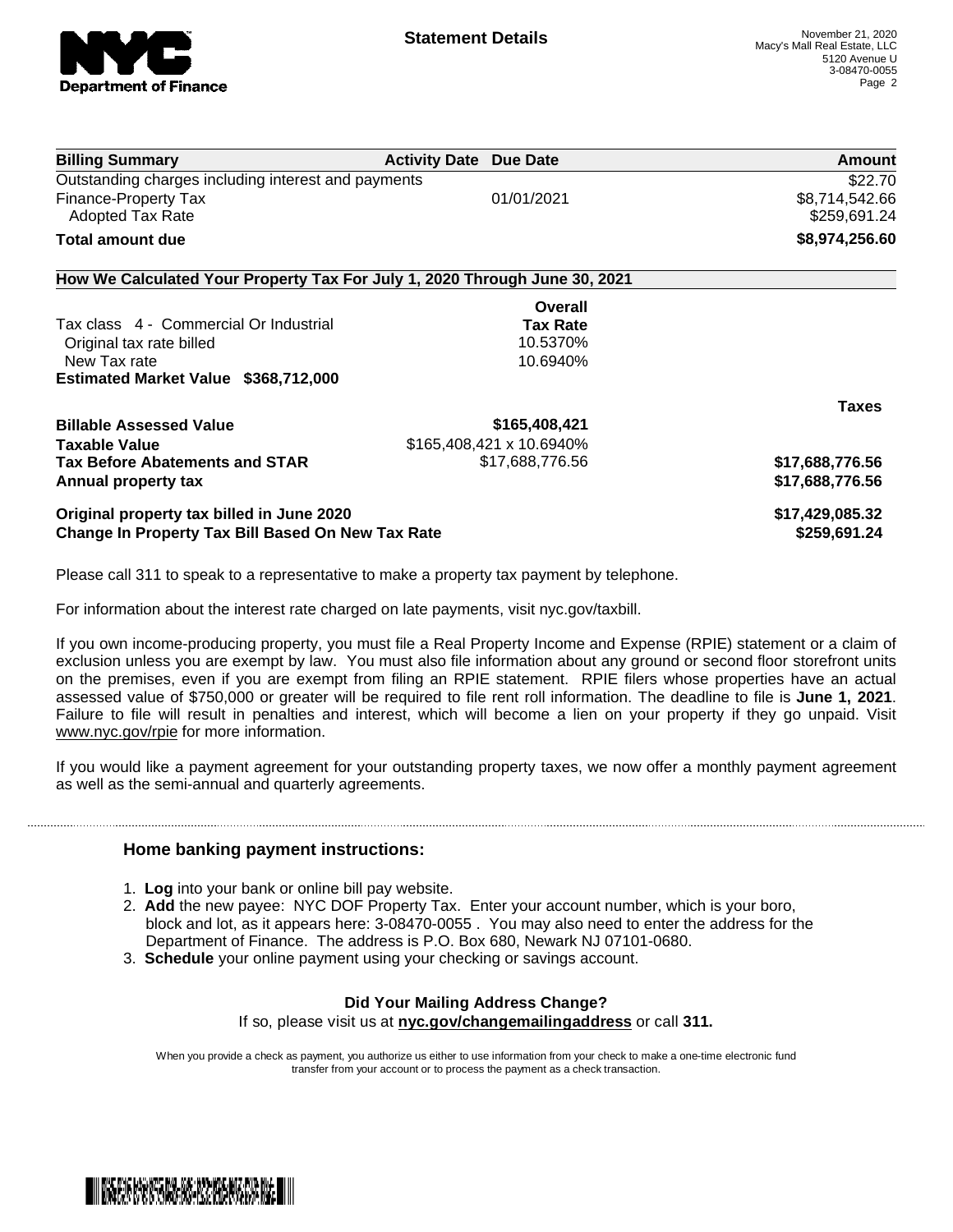

Activity through November 21, 2020

**Owner name:** BROOKLYN KINGS PLAZA LLC **Property address:** 5602 AVENUE U. **Borough, block & lot:** BROOKLYN (3), 08470, 0114 **Mailing address:** BROOKLYN KINGS PLAZA LLC P.O. BOX 847 CARLSBAD CA 92018-0847

Outstanding Charges \$0.00

New Charges 6356,826.46

**Amount Due \$356,826.46**

Please pay by January 4, 2021

PTS - HD 1400.01  $40 - 0 - 4$ 323496



**PLEASE INCLUDE THIS COUPON IF YOU PAY BY MAIL OR IN PERSON 3-08470-0114** 

**Total amount due by January 4, 2021**  $\bullet$  **Support of the Support of the Support of S**356,826.46

**Amount enclosed:**



#913159020112101#

**BROOKLYN KINGS PLAZA LLC P.O. BOX 847 CARLSBAD CA 92018-0847**